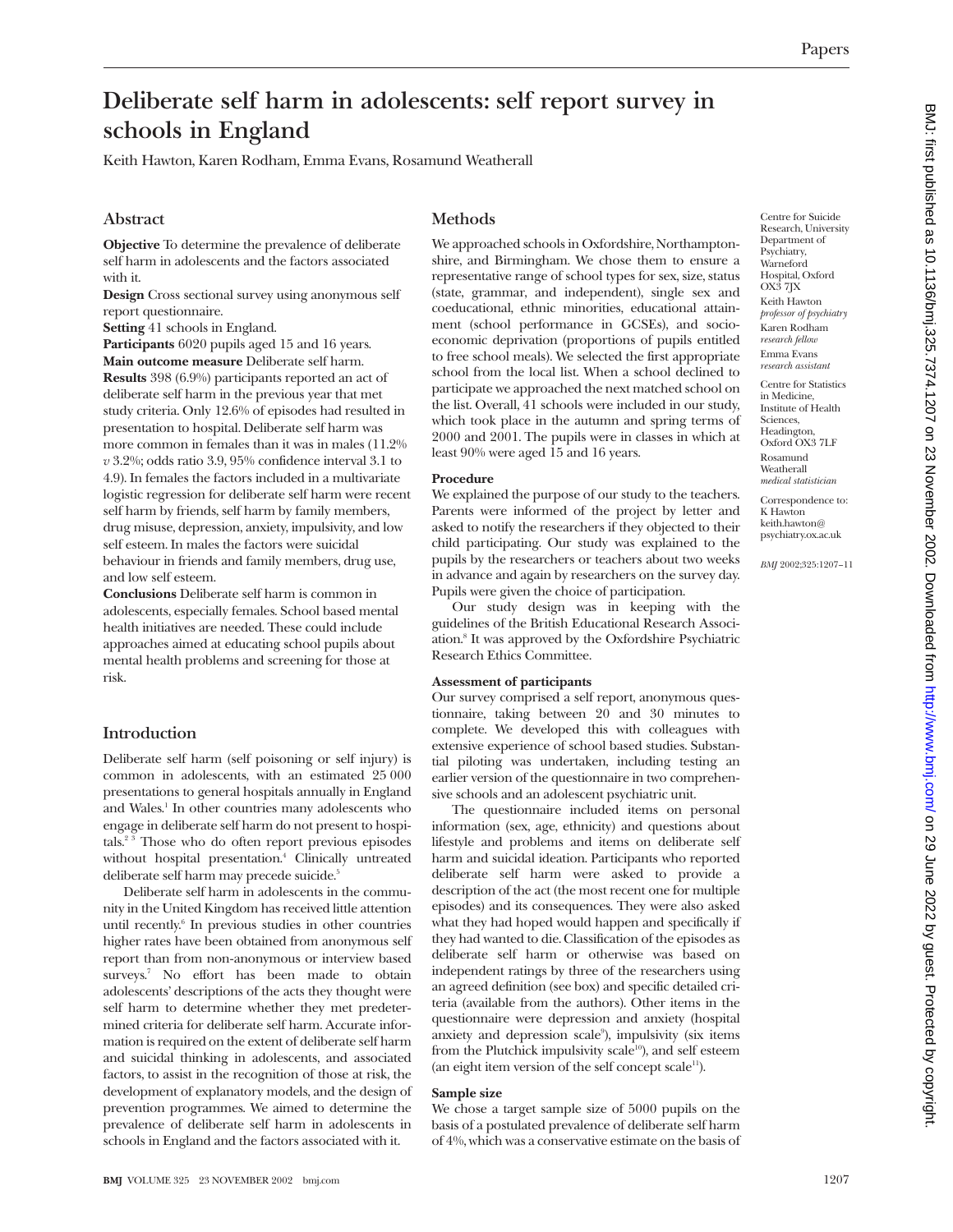#### **Definition of deliberate self harm**

An act with a non-fatal outcome in which an individual deliberately did one or more of the following:

- Initiated behaviour (for example, self cutting, jumping from a height), which they intended to cause self harm
- Ingested a substance in excess of the prescribed or generally recognised therapeutic dose
- Ingested a recreational or illicit drug that was an act that the person regarded as self harm
- Ingested a non-ingestible substance or object

previous studies.<sup>2 12</sup> This could have been detected accurately (with power at 80% and significance at 5%) with a  $95\%$  confidence interval of  $3.5\%$  to  $4.6\%$ .<sup>13</sup> This sample size would allow detection with 80% power and 5% significance of associated factors with a prevalence of, for example, 17% in participants with deliberate self harm compared with  $10\%$  in the remainder.<sup>14</sup> The pupil sample size determined the number of schools to be included.

#### **Analyses**

We used the  $\chi^2$  and Mann Whitney tests to investigate the associations between deliberate self harm and potential associated factors. We used logistic regression to estimate the crude odds ratios and 95% confidence intervals. We obtained adjusted odds ratios by multiple logistic regression. We used backward selection to determine a subset of risk factors, for each of which  $P < 0.005$ .

We chose two approaches to investigate whether there was school based clustering of results: the multiple logistic model was fitted again, specifying robust estimates and clustering on school and a two level multilevel model was fitted, with school identity used to define the second level. The results for both these analyses were almost identical to the analyses ignoring clustering, indicating no important clustering effect. We analysed the data with SPSS, Stata 7.0, and MlwiN version 2.1a.<sup>13</sup> <sup>15</sup> <sup>16</sup>

## **Results**

The 41 participating schools comprised 35 comprehensive, 4 independent, and 2 grammar schools: nine were single sex (4 male, 5 female). Figure 1 shows the number of eligible and actual participants and the reasons for non-inclusion. Overall, 6020 pupils took part in the study. They recorded their ethnic status as white (4956 pupils), black (169), Asian (671), and other (157); 67 were not known.

# **Prevalence of deliberate self harm and suicidal ideation**

A lifetime history of deliberate self harm was reported by 784 of 5923 (13.2%) pupils. Deliberate self harm in the previous year was reported by 509 (8.6%) pupils, of whom 398 (6.9%) had carried out an act of deliberate self harm meeting study criteria in the previous year (table 1). The remainder of the results on deliberate self harm are based on this latter group. In 50 (12.6%) cases self harm had resulted in presentation to hospital. In 179 (45.0%) cases the

**Table 1** Prevalence of deliberate self harm, based on descriptions provided by adolescents, and suicidal ideation in previous year

|                                    | No of respondents | No $(%)$    |
|------------------------------------|-------------------|-------------|
| Deliberate self harm:              |                   |             |
| <b>Males</b>                       | 3078              | 98 (3.2)    |
| Females                            | 2703              | 299 (11.2)  |
| $All*$                             | 5801              | 398 (6.9)   |
| Suicidal ideation (no self harm):  |                   |             |
| <b>Males</b>                       | 3025              | 258(8.5)    |
| Females                            | 2692              | 602 (22.4)  |
| $All*$                             | 5737              | 863 (15.0)  |
| No self-harm or suicidal thoughts: |                   |             |
| <b>Males</b>                       | 3025              | 2669 (88.2) |
| Females                            | 2692              | 1791 (66.5) |
| All*                               | 5737              | 4476 (78.0) |

\*Twenty people did not indicate sex.

participants said they had wanted to die. The main methods used for deliberate self harm were cutting (257; 64.6%) and poisoning (122; 30.7%). Hospital referral occurred more often for overdoses (27 of 118; 22.9%) than for cutting (16 of 252; 6.3%;  $\chi^2 = 21.39$ ,  $P < 0.001$ ). Multiple acts of deliberate self harm were reported by 218 of 398 (54.8%) participants who self harmed.

Suicidal ideation (without deliberate self harm) in the past year was reported by 863 of 5737 (15.0%) pupils (table 1). This was more common in females than males (odds ratio 3.1, 95% confidence interval 2.6 to 3.6).

## **Factors associated with deliberate self harm**

Deliberate self harm within the previous year was far more common in females than it was in males (11.2% *v* 3.2%; odds ratio 3.9, 3.1 to 4.9). Because of interactions of some variables with sex, factors associated with deliberate self harm were analysed separately for males and for females (table 2).

Deliberate self harm was less common in Asian than white females. Females living with one parent (whether or not with a step parent) had higher rates of deliberate self harm. For both sexes there was an incremental increase in deliberate self harm with increasing consumption of cigarettes or alcohol and number of times drunk (especially in females). A higher frequency of self harm was associated with all



**Fig 1** Selection of pupil sample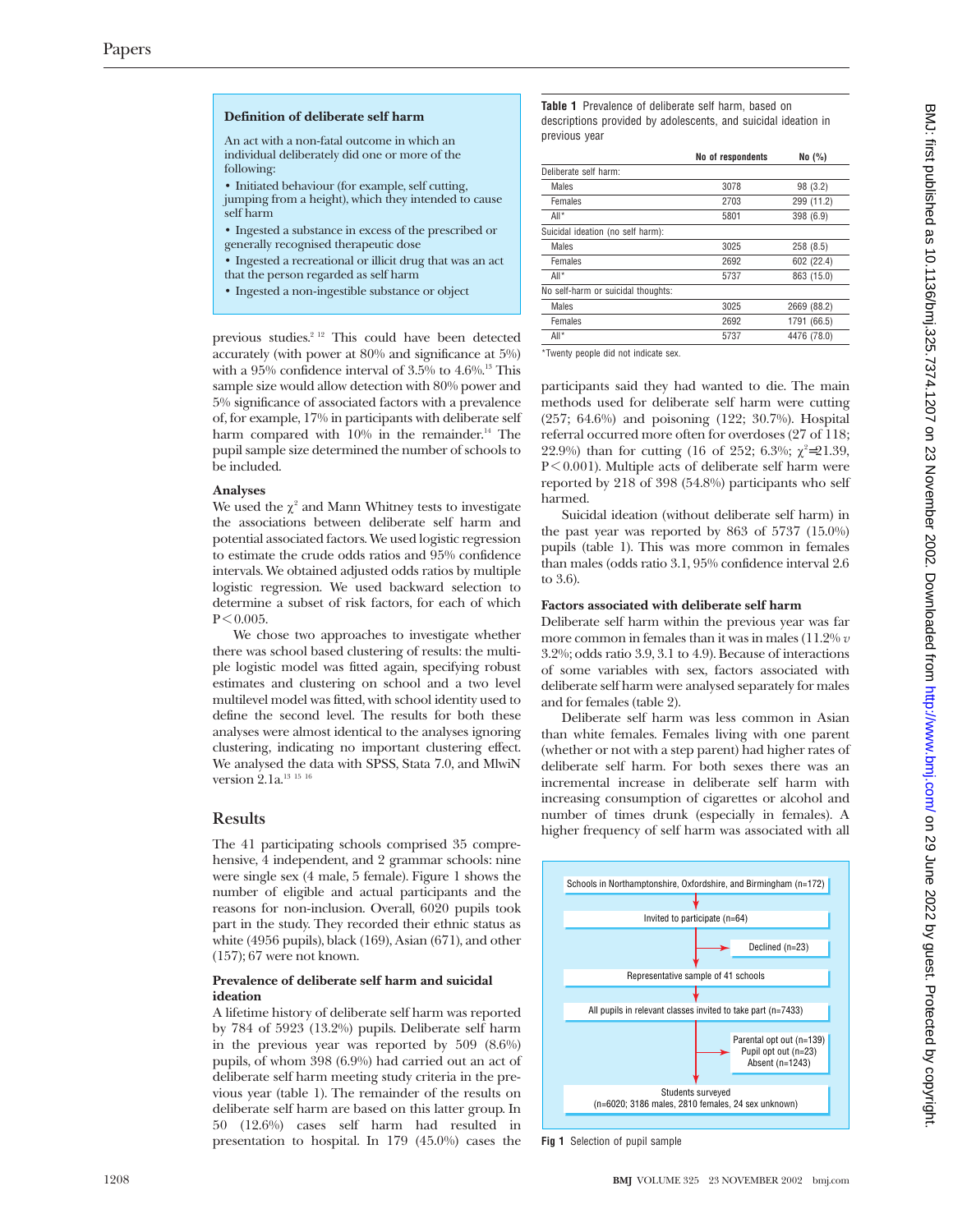#### **Multivariate analysis**

categories of drug use (data not presented). Self harm was more common in pupils who had been bullied and was strongly associated with physical and sexual abuse in both sexes. Although more males than females had been in trouble with the police, an association with deliberate self harm was stronger in females. Awareness of recent self harm by peers was reported more often by females than by males but was associated with self harm in both sexes. A similar association was found with self harm by family members. Pupils of either sex who had recently been worried about their sexual orientation had relatively higher rates of self harm. Levels of depression, anxiety, impulsivity, and self esteem were all associated with self harm in both sexes.

In multiple logistic regression, factors significantly associated with deliberate self harm in the previous year in females were: having friends who had recently self harmed, self harm by family members, drug use, depression, anxiety, impulsivity, and low self esteem (table 3). In males, factors associated with deliberate self harm in the previous year were: having friends who had recently self harmed, self harm by family members, drug use, and low self esteem. For both sexes, awareness of peers who had self harmed was the strongest binary factor in the final explanatory model. Figure 2 shows a strong association between being a pupil in a coeducational school who has self harmed and being aware of self harm in peers (r=0.80,

**Table 2** Association of deliberate self harm with other variables. Values are numbers (percentages) of patients who self harmed unless stated otherwise

|                            |           |                             | <b>Males</b>         |               |          |           |                             | <b>Females</b>       |               |          |
|----------------------------|-----------|-----------------------------|----------------------|---------------|----------|-----------|-----------------------------|----------------------|---------------|----------|
|                            | <b>No</b> | No $(%)$ who<br>self harmed | <b>Odds</b><br>ratio | 95% CI        | P value  | <b>No</b> | $No$ (%) who<br>self harmed | <b>Odds</b><br>ratio | 95% CI        | P value  |
| Ethnicity:                 |           |                             |                      |               |          |           |                             |                      |               |          |
| White                      | 2536      | 83 (3.3)                    | 1.00                 |               |          | 2272      | 264 (11.6)                  | 1.00                 |               |          |
| Asian                      | 371       | 10(2.7)                     | 0.82                 | 0.42 to 1.58  |          | 254       | 17(6.7)                     | 0.55                 | 0.33 to 0.91  |          |
| <b>Black</b>               | 68        | 0(0)                        | -                    |               |          | 89        | 6(6.7)                      | 0.55                 | 0.24 to 1.27  |          |
| Other                      | 74        | 5(6.8)                      | 2.14                 | 0.84 to 5.85  | 0.133    | 72        | 10 (13.9)                   | 1.23                 | 0.62 to 2.42  | 0.048    |
| Living situation:          |           |                             |                      |               |          |           |                             |                      |               |          |
| Both parents               | 2184      | 62(2.8)                     | 1.00                 |               |          | 1870      | 183 (9.8)                   | 1.00                 |               |          |
| One parent                 | 438       | 19 (4.3)                    | 1.55                 | 0.92 to 2.26  |          | 426       | 58 (13.6)                   | 1.45                 | 1.06 to 1.99  |          |
| One parent and step parent | 350       | 12(3.4)                     | 1.22                 | 0.65 to 2.28  |          | 328       | 48 (14.6)                   | 1.58                 | 1.12 to 2.22  |          |
| Other family member        | 36        | 3(8.3)                      | 3.11                 | 0.93 to 10.42 |          | 27        | 4(14.8)                     | 1.60                 | 0.55 to 4.69  |          |
| Other                      | 62        | 2(3.2)                      | 1.14                 | 0.27 to 4.77  | 0.208    | 42        | 5(11.9)                     | 1.25                 | 0.48 to 3.21  | 0.032    |
| Divorced parents*:         |           |                             |                      |               |          |           |                             |                      |               |          |
| No                         | 2270      | 63 (2.8)                    | 1.00                 |               |          | 1928      | 181 (9.4)                   | 1.00                 |               |          |
| Yes                        | 782       | 34 (4.3)                    | 1.59                 | 1.04 to 2.44  | 0.031    | 760       | 112 (14.7)                  | 1.67                 | 1.30 to 2.15  | < 0.0005 |
| Smoking†:                  |           |                             |                      |               |          |           |                             |                      |               |          |
| Never                      | 2099      | 42 (2.0)                    | 1.00                 |               |          | 1597      | 94 (5.9)                    | 1.00                 |               |          |
| Given up                   | 317       | 10(3.2)                     | 1.60                 | 0.79 to 3.21  |          | 411       | 61 (14.8)                   | 2.79                 | 1.98 to 3.93  |          |
| ${\leq}5$                  | 128       | 10(7.8)                     | 4.15                 | 2.03 to 8.48  |          | 138       | 26 (18.8)                   | 3.71                 | 2.30 to 5.97  |          |
| $6 - 20$                   | 193       | 12(6.2)                     | 3.25                 | 1.68 to 6.28  |          | 246       | 54 (22.0)                   | 4.50                 | 3.12 to 6.49  |          |
| $21 - 50$                  | 184       | 12(6.5)                     | 3.42                 | 1.77 to 6.61  |          | 217       | 44 (20.3)                   | 4.07                 | 2.75 to 6.01  |          |
| >50                        | 147       | 10(6.8)                     | 3.57                 | 1.76 to 7.28  | < 0.0005 | 80        | 18 (22.5)                   | 4.64                 | 2.64 to 8.16  | < 0.0005 |
| Alcohol use‡:              |           |                             |                      |               |          |           |                             |                      |               |          |
| Never                      | 783       | 11(1.4)                     | 1.00                 |               |          | 679       | 36(5.3)                     | 1.00                 |               |          |
| $\mathbf{1}$               | 651       | 21(3.2)                     | 2.34                 | 1.12 to 4.89  |          | 834       | 78 (9.4)                    | 1.84                 | 1.22 to 2.77  |          |
| $2 - 5$                    | 844       | 23(2.7)                     | 1.95                 | 0.95 to 4.04  |          | 748       | 112 (15.0)                  | 3.15                 | 2.13 to 4.65  |          |
| $6 - 10$                   | 209       | 20(9.6)                     | 3.51                 | 1.66 to 7.40  |          | 303       | 50 (16.5)                   | 3.53                 | 2.25 to 5.55  |          |
| $11 - 20$                  | 223       | 9(4.0)                      | 2.95                 | 1.21 to 7.22  |          | 79        | 13 (16.5)                   | 3.52                 | 1.78 to 6.96  |          |
| >20                        | 124       | 13 (10.5)                   | 8.22                 | 3.59 to 18.8  | < 0.0005 | 33        | 9(27.3)                     | 6.70                 | 2.90 to 15.46 | < 0.0005 |
| No of times drunk§:        |           |                             |                      |               |          |           |                             |                      |               |          |
| Never                      | 1028      | 21(2.0)                     | 1.00                 |               |          | 927       | 45 (4.9)                    | 1.00                 |               |          |
| Once                       | 432       | 7(1.6)                      | 0.79                 | 0.33 to 1.87  |          | 349       | 40 (11.5)                   | 2.54                 | 1.63 to 3.96  |          |
| 2 or 3                     | 585       | 23(3.9)                     | 1.96                 | 1.08 to 3.58  |          | 584       | 66 (11.3)                   | 2.50                 | 1.68 to 3.70  |          |
| $4 - 10$                   | 459       | 14(3.1)                     | 1.51                 | 0.76 to 2.99  |          | 439       | 72 (16.4)                   | 3.85                 | 2.60 to 5.69  |          |
| >10                        | 559       | 33 (5.9)                    | 3.01                 | 1.72 to 5.25  | < 0.0005 | 391       | 76 (19.4)                   | 4.73                 | 3.20 to 6.99  | < 0.0005 |
| Any drug use§:             |           |                             |                      |               |          |           |                             |                      |               |          |
| No                         | 1990      | 32 (1.6)                    | 1.00                 |               |          | 1927      | 131 (6.8)                   | 1.00                 |               |          |
| Yes                        | 1086      | 66 (6.1)                    | 3.96                 | 2.58 to 6.08  | < 0.0005 | 774       | 168 (21.7)                  | 3.80                 | 2.97 to 4.86  | < 0.0005 |
| Bullying§:                 |           |                             |                      |               |          |           |                             |                      |               |          |
| No                         | 2836      | 79 (2.8)                    | 1.00                 |               |          | 2477      | 254 (10.3)                  | 1.00                 |               |          |
| Yes                        | 218       | 18(8.3)                     | 3.14                 | 1.85 to 5.34  | < 0.0005 | 215       | 44 (20.5)                   | 2.25                 | 1.58 to 3.21  | < 0.0005 |
| Physical abuse*:           |           |                             |                      |               |          |           |                             |                      |               |          |
| No                         | 2923      | 81(2.8)                     | 1.00                 |               |          | 2501      | 230 (9.2)                   | 1.00                 |               |          |
| Yes                        | 131       | 16 (12.2)                   | 4.88                 | 2.77 to 8.61  | < 0.0005 | 181       | 62 (34.3)                   | 5.14                 | 3.68 to 7.20  | < 0.0005 |
| Sexual abuse*:             |           |                             |                      |               |          |           |                             |                      |               |          |
| No                         | 2982      | 90(3.0)                     | 1.00                 |               |          | 2448      | 227 (9.3)                   | 1.00                 |               |          |
| Yes                        | 71        | 7(9.9)                      | 3.51                 | 1.57 to 7.88  | 0.001    | 239       | 71 (29.7)                   | 4.13                 | 3.04 to 5.63  | < 0.0005 |

Continued on next page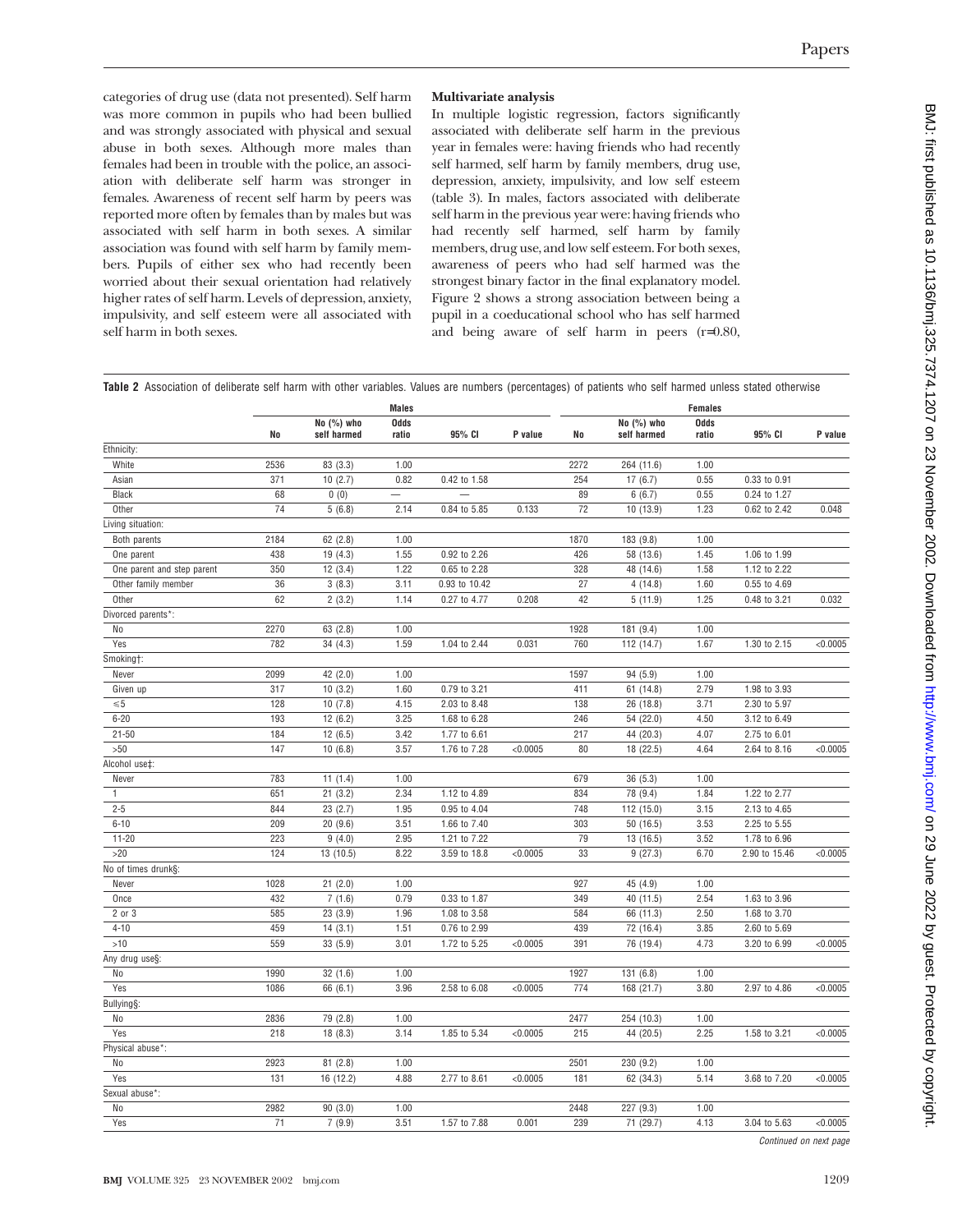Table 2 Association of deliberate self harm with other variables. Values are numbers (percentages) of patients who self harmed unless stated otherwisecontinued from previous page

|                                    | <b>Males</b> |                             |                      |               | <b>Females</b> |           |                               |                      |              |          |
|------------------------------------|--------------|-----------------------------|----------------------|---------------|----------------|-----------|-------------------------------|----------------------|--------------|----------|
|                                    | No           | No $(%)$ who<br>self harmed | <b>Odds</b><br>ratio | 95% CI        | P value        | <b>No</b> | $No$ $(*)$ who<br>self harmed | <b>Odds</b><br>ratio | 95% CI       | P value  |
| Sexual orientation worries§:       |              |                             |                      |               |                |           |                               |                      |              |          |
| No                                 | 2973         | 88 (3.0)                    | 1.00                 |               |                | 2590      | 272 (10.5)                    | 1.00                 |              |          |
| Yes                                | 82           | 9(11.0)                     | 4.04                 | 1.96 to 8.34  | < 0.0005       | 101       | 24 (23.8)                     | 2.66                 | 1.65 to 4.27 | < 0.0005 |
| Trouble with police§:              |              |                             |                      |               |                |           |                               |                      |              |          |
| <b>No</b>                          | 2598         | 72(2.8)                     | 1.00                 |               |                | 2509      | 245(9.8)                      | 1.00                 |              |          |
| Yes                                | 463          | 25(5.4)                     | 2.00                 | 1.26 to 3.19  | 0.003          | 185       | 52(28.1)                      | 3.61                 | 2.55 to 5.11 | < 0.0005 |
| Self harm by friends§:             |              |                             |                      |               |                |           |                               |                      |              |          |
| <b>No</b>                          | 2800         | 62(2.2)                     | 1.00                 |               |                | 2035      | 135(6.6)                      | 1.00                 |              |          |
| Yes                                | 256          | 35 (13.7)                   | 6.99                 | 4.52 to 10.82 | < 0.0005       | 654       | 160 (24.5)                    | 4.56                 | 3.55 to 5.85 | < 0.0005 |
| Self harm in family*:              |              |                             |                      |               |                |           |                               |                      |              |          |
| <b>No</b>                          | 2807         | 63 (2.2)                    | 1.00                 |               |                | 2237      | 164(7.3)                      | 1.00                 |              |          |
| Yes                                | 251          | 34 (13.5)                   | 6.82                 | 4.40 to 10.59 | < 0.0005       | 451       | 131 (29.0)                    | 5.17                 | 4.00 to 6.70 | < 0.0005 |
| Mean (SD) depression¶              |              |                             |                      |               |                |           |                               |                      |              |          |
| No history of deliberate self harm | 2937         | 4.72(3.1)                   | 1.00                 |               |                | 2390      | 5.09(3.0)                     | 1.0                  |              |          |
| History of deliberate self harm    | 83           | 7.39(4.1)                   | 1.23                 | 1.17 to 1.29  | < 0.0005       | 296       | 7.91(3.7)                     | 1.27                 | 1.23 to 1.32 | < 0.0005 |
| Mean (SD) anxiety¶                 |              |                             |                      |               |                |           |                               |                      |              |          |
| No history of deliberate self harm | 2946         | 6.42(3.3)                   | 1.00                 |               |                | 2390      | 7.96(3.4)                     | 1.0                  |              |          |
| History of deliberate self harm    | 93           | 9.21(4.2)                   | 1.22                 | 1.16 to 1.29  | < 0.0005       | 297       | 10.79(3.8)                    | 1.25                 | 1.20 to 1.29 | < 0.0005 |
| Mean (SD) impulsivity¶             |              |                             |                      |               |                |           |                               |                      |              |          |
| No history of deliberate self harm | 2911         | 13.73(2.8)                  | 1.00                 |               |                | 2374      | 13.99(2.7)                    | 1.0                  |              |          |
| History of deliberate self harm    | 91           | 15.41(3.1)                  | 1.22                 | 1.14 to 1.31  | < 0.0005       | 291       | 15.40 (2.9)                   | 1.20                 | 1.15 to 1.25 | < 0.0005 |
| Mean (SD) self esteem**            |              |                             |                      |               |                |           |                               |                      |              |          |
| No history of deliberate self harm | 2881         | 23.32 (3.7)                 | 1.00                 |               |                | 2363      | 22.09(3.9)                    | 1.0                  |              |          |
| History of deliberate self harm    | 89           | 20.01(4.3)                  | 0.81                 | 0.77 to 0.85  | < 0.0005       | 289       | 18.90(4.0)                    | 0.81                 | 0.79 to 0.84 | < 0.0005 |

\*Lifetime prevalence.

†Number of cigarettes smoked in typical week.

‡Number of alcoholic drinks in typical week.

§Past year prevalence.

¶Higher scores indicate higher depression, anxiety, or impulsivity. Odds ratio for 1 point increase in score.

\*\*Lower scores indicate poorer self esteem. Odds ratio for 1 point increase in score.

P < 0.0001), but only in females (r=0.67, P < 0.0001; males: r=0.20, P=0.28).

# **Discussion**

Deliberate self harm is common in adolescents, especially females. We studied 15 and 16 year olds at school because this is the age at which deliberate self harm is known to be relatively common and because a school based study would include most of those at risk.<sup>1</sup> Overall, 80% of the target sample took part in our

study. Absenteeism was the main reason for noninclusion of potential pupils. We do not know the potential effect of this on the prevalence of deliberate self harm, but the act is more common among those who regularly play truant.<sup>12</sup>

Deliberate self harm is clearly more common in adolescents than is indicated by presentations to hospital because only 12.6% of participants presented to hospital.<sup>1</sup> This was partly due to the high prevalence of self cutting, for which medical attention was rarely sought.

The 6.9% prevalence of deliberate self harm was based on applying strict criteria to the adolescents' descriptions of their acts. This approach has not been

Percentage of pupils who self harmed

of pupils

Percentage

who self

harmed

10

5

15

 $0\ 0$ 

**Table 3** Multivariate logistic regression for deliberate self harm in previous year for 88 of 2861 males and 276 of 2308 females

|                        |               | <b>Males</b> |         | <b>Females</b>       |              |         |  |  |
|------------------------|---------------|--------------|---------|----------------------|--------------|---------|--|--|
|                        | Odds<br>ratio | 95% CI       | P value | <b>Odds</b><br>ratio | 95% CI       | P value |  |  |
| Self harm by friends*: |               |              |         |                      |              |         |  |  |
| No                     | 1.00          |              |         | 1.00                 |              |         |  |  |
| Yes                    | 4.88          | 2.94 to 7.84 | < 0.001 | 3.13                 | 2.35 to 4.17 | < 0.001 |  |  |
| Self harm in family†:  |               |              |         |                      |              |         |  |  |
| No                     | 1.00          |              |         | 1.00                 |              |         |  |  |
| Yes                    | 3.26          | 1.93 to 5.50 | < 0.001 | 2.86                 | 2.11 to 3.87 | < 0.001 |  |  |
| Any drug use*:         |               |              |         |                      |              |         |  |  |
| No                     | 1.00          |              |         | 1.00                 |              |         |  |  |
| Yes                    | 2.72          | 1.69 to 4.40 | < 0.001 | 2.57                 | 1.92 to 3.45 | < 0.001 |  |  |
| Depression‡            |               |              |         | 1.09                 | 1.03 to 1.15 | 0.002   |  |  |
| Anxiety‡               |               |              |         | 1.08                 | 1.02 to 1.14 | 0.006   |  |  |
| Impulsivity‡           |               |              |         | 1.10                 | 1.04 to 1.16 | < 0.001 |  |  |
| Self esteem§           | 0.84          | 0.80 to 0.89 | < 0.001 | 0.90                 | 0.86 to 0.94 | < 0.001 |  |  |
|                        |               |              |         |                      |              |         |  |  |

\*Past year prevalence.

†Lifetime prevalence.

‡Higher scores indicate higher depression, anxiety, or impulsivity. Odds ratio for 1 point increase in score. §Lower scores indicate poorer self esteem. Odds ratio for 1 point increase in score.



**Fig 2** Association between pupils who had deliberately self harmed in previous year and friends who had self harmed; for coeducational schools only